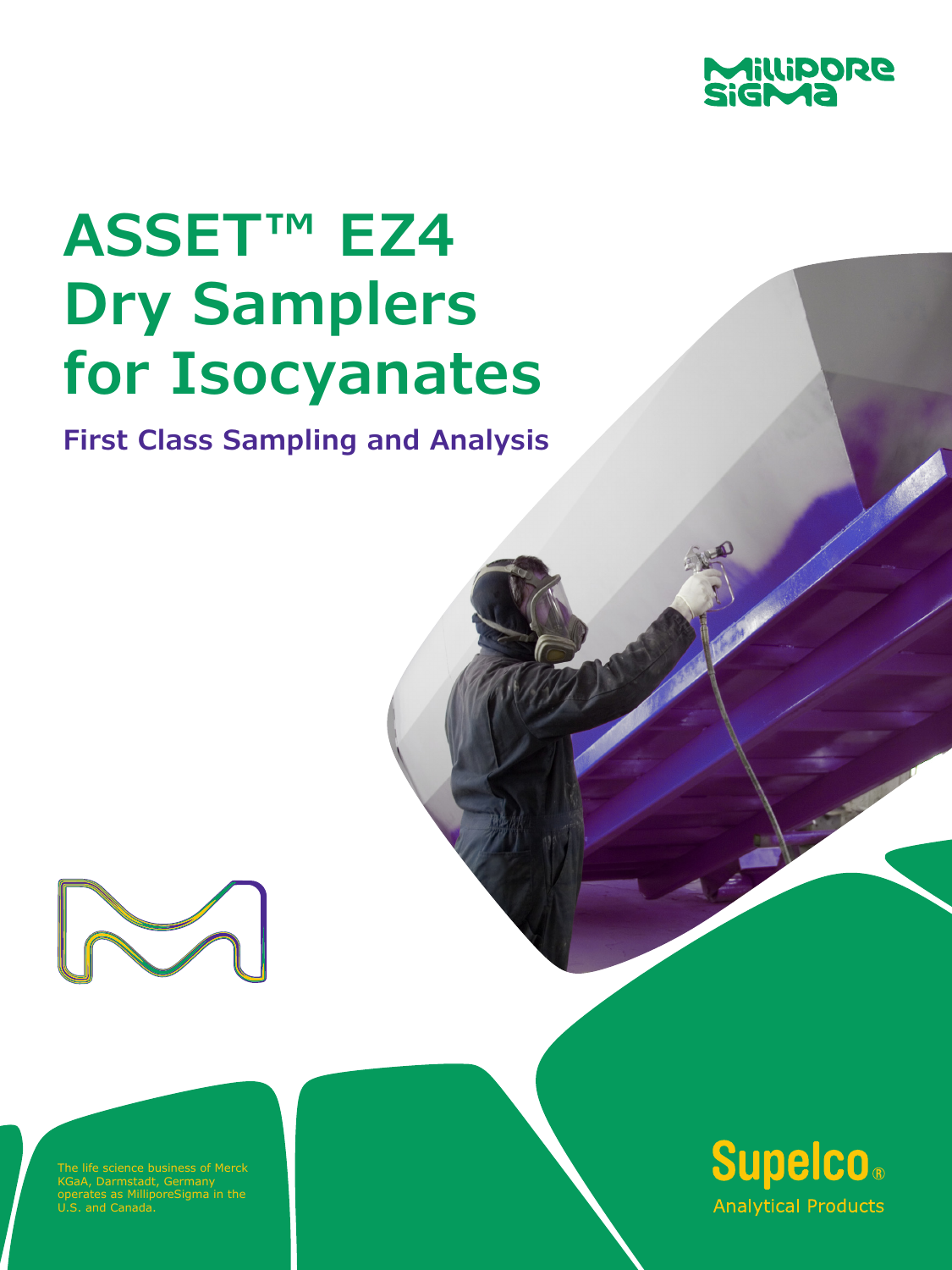## **Two ASSET™ EZ4 Samplers Available**

ASSET™ EZ4 dry samplers for isocyanates are easyto-use dry samplers offering exceptional sensitivity for collection and measurement of vapor phase and particulate isocyanates. The ASSET™ EZ4-NCO dry sampler collects the full range of isocyanate monomers and oligomers; while the ASSET™ EZ-ICA sampler is designed to collect isocyanic acid (ICA) and methyl isocyanate (MIC) at low levels.

The science behind the ASSET™ EZ4 sampler is based on dibutylamine (DBA) impregnated glass fiber filters housed in a denuder and filter cassette. This ensures both the vapor phase and aerosol/particulate isocyanates are completely derivatized and form stable derivatives. The sampling method is fully validated according to ISO 17734-1:2013.

### **Key Features and Benefits**

- Easy to use and safe to wear
- Increases workplace productivity during industrial hygiene (IH) sampling, as work shifts are not interrupted for sampler exchange
- Reduces the cost of analysis through a reduction in required samplers to cover a work shift
- Ability to achieve reliable, low detection limits of 50-100x below existing methods
- Only device to measure vapor phase and particulate isocyanates
- Fully supported by certified reference materials for LC-MS analysis (calibration and internal standards)
- No interferences, no field extraction
- Reduces shipping and handling charges
- 2-year shelf life



**ASSET"EZ4-ICA** 

ASSET™ EZ4-ICA Dry Sampler

|                           | <b>ASSET™ EZ4-NCO</b><br><b>Dry Sampler</b> | ASSET <sup>™</sup> EZ4-ICA<br><b>Dry Sampler</b>                 |
|---------------------------|---------------------------------------------|------------------------------------------------------------------|
| <b>Sampling Flow Rate</b> | From 20 mL/min $-$<br>850 mL/min            | From 20 mL/min $-$<br>200 mL/min                                 |
| <b>Sampling Time</b>      | From 5 minutes up to<br>12 hrs.             | From 5 minutes up to<br>4 hrs.                                   |
| <b>Storage</b>            | Ambient (before and<br>after sampling)      | Refrigeration (before)<br>sampling); Ambient<br>(after sampling) |
| <b>Stability</b>          | 4 weeks after<br>sampling                   | 2 weeks after<br>sampling                                        |

Lot # 12345

## **Did You Know?**

- In 2013, several piperazine compounds, a common chemical used in the derivatization process of isocyanates in several existing sampling devices, were added to the banned substance list in the United Kingdom.
- Several common isocyanate sampling devices require the use of toluene, a Class 3 hazardous chemical, as a component of sampling, requiring the high cost of compliance shipping hazardous chemicals to the laboratory.

#### **Chromatogram of DBA Standard (equivalent 0.20 µg/mL each underivatized monomer)**



| <b>Description</b>                                                                                   |    | Cat. No. |
|------------------------------------------------------------------------------------------------------|----|----------|
| <b>Sampling Device</b>                                                                               |    |          |
| ASSET <sup>™</sup> EZ4-NCO Dry Sampler                                                               |    | 5027-U   |
|                                                                                                      | 50 | 5028-U   |
| Sample kit - Includes 2 samplers and fittings                                                        | 2  | 5047-U   |
| ASSET <sup>™</sup> EZ4-ICA Dry Sampler                                                               | 10 | 28517-U  |
|                                                                                                      | 40 | 28518-U  |
| <b>Calibration Fitting</b>                                                                           | 10 | 5048-U   |
| <b>HPLC Columns</b>                                                                                  |    |          |
| LC-MS-MS Ascentis <sup>®</sup> Express C18, 5 cm x<br>$2.1 \, \text{mm}$ I.D., $2.7 \, \text{\mu m}$ |    | 53822-U  |
| LC-MS Ascentis <sup>®</sup> Express C18, 15 cm x<br>4.6 mm I.D., 2.7 µm                              | 1  | 53829-U  |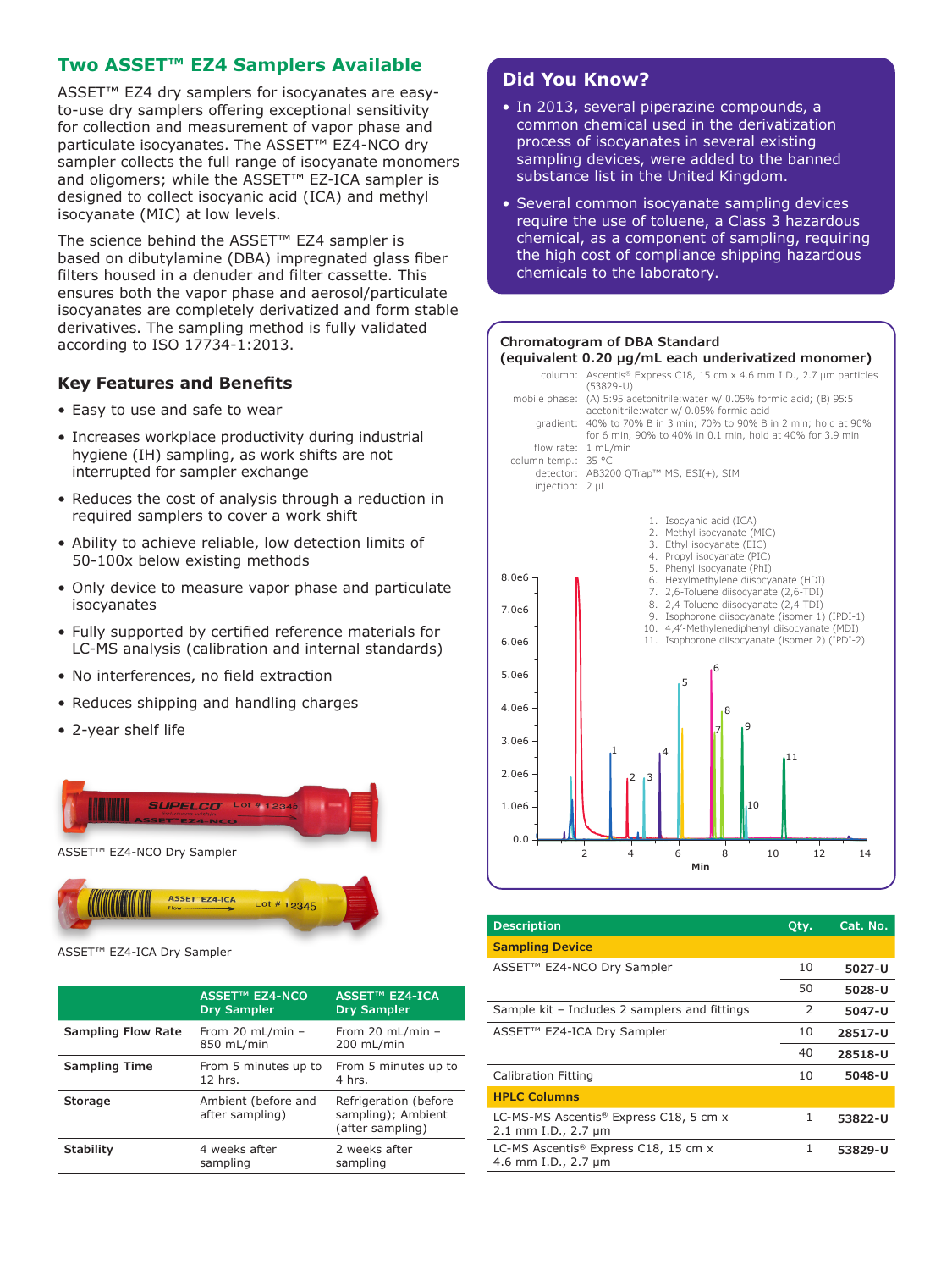## **Certified Reference Materials**

Our isocyanate-dibutylamine (DBA) calibration and isocyanate-dibutylamine-d<sub>9</sub> internal standard mixes were developed for use with the Supelco® ASSET EZ4 dry samplers. These certified reference materials (CRMs) are produced in an ISO/IEC 17025 and ISO 17034 accredited lab and are traceable to a NIST Standard Reference Material (SRM). A certificate of analysis fulfilling the requirements of ISO Guide 31 is provided with each CRM.

| <b>Description</b>                                        | <b>Concentration</b>                                                                                                                                                                                                                                                                                                                                                                                                                                                                                                                                                                                                                                                                                                                                                                                    | Synonym                                                                                                                                                                                                                                            | Pkg.            | Cat. No.        |
|-----------------------------------------------------------|---------------------------------------------------------------------------------------------------------------------------------------------------------------------------------------------------------------------------------------------------------------------------------------------------------------------------------------------------------------------------------------------------------------------------------------------------------------------------------------------------------------------------------------------------------------------------------------------------------------------------------------------------------------------------------------------------------------------------------------------------------------------------------------------------------|----------------------------------------------------------------------------------------------------------------------------------------------------------------------------------------------------------------------------------------------------|-----------------|-----------------|
| <b>Mixtures</b>                                           |                                                                                                                                                                                                                                                                                                                                                                                                                                                                                                                                                                                                                                                                                                                                                                                                         |                                                                                                                                                                                                                                                    |                 |                 |
| TraceCERT® DBA Isocyanate<br>Monomers Mix                 | in acetone: methanol (99:1) (varied conc.)*<br>Isocyanic acid-di-n-butylamine<br>Ethyl isocyanate-di-n-butylamine derivative<br>1,6-Hexamethylene diisocyanate-2(di-n-butylamine) derivative<br>Isophorone isocyanate-2(di-n-butyl amine) Isomer 1 derivative<br>Isophorone isocyanate-2(di-n-butyl amine) Isomer 2 derivative<br>4,4'-Methylenediphenyl diisocyanate-2(di-n-butylamine) derivative<br>Methyl isocyanate-di-n-butylamine derivative<br>Phenyl isocyanate-di-n-butylamine derivative<br>Propyl isocyanate-di-n-butylamine derivative<br>2,4-Toluene diisocyanate-2(di-n-butylamine) derivative<br>2,6-Toluene diisocyanate-2(di-n-butylamine) derivative                                                                                                                                 | ICA-DBA<br>EIC-DBA<br>HDI-2(DBA)<br>IPDI-2(DBA)<br>IPDI-2(DBA)<br>$4,4'-MDI-2(DBA)$<br>MIC-DBA<br>PhI-DBA<br>PIC-DBA<br>$2,4$ -TDI-2(DBA)<br>2,6-TDI-2(DBA)                                                                                        | $1 \times 1$ mL | CRM40569        |
| TraceCERT® d <sub>9</sub> -DBA Isocyanate<br>Monomers Mix | in acetone (varied conc.)*<br>Isocyanic acid-di-n-butylamine-d <sub>a</sub> derivative<br>Ethyl isocyanate-di-n-butylamine-d, derivative<br>1,6-Hexamethylene diisocyanate-2(di-n-butylamine-d <sub>a</sub> ) derivative<br>Isophorone diisocyanate-2(di-n-butylamine-d.) Isomer 1 derivative<br>Isophorone diisocyanate-2(di-n-butylamine-d <sub>a</sub> ) Isomer 2 derivative<br>4,4-Methylenediphenyl diisocyanate-2(di-n-butylamine-d.) derivative<br>Methyl isocyanate-di-n-butylamine-d <sub>9</sub> derivative<br>Phenyl isocyanate-di-n-butylamine-d <sub>9</sub> derivative<br>Propyl isocyanate-di-n-butylamine-d <sub>9</sub> derivative<br>2,4-Toluene diisocyanate-2(di-n-butylamine-d <sub>9</sub> ) derivative<br>2,6-Toluene diisocyanate-2(di-n-butylamine-d <sub>9</sub> ) derivative | $ICA-DBA-d0$<br>EIC-DBA-d.<br>$HDI-2(DBA-da)$<br>$IPDI-2(DBA-d9)$<br>$IPDI-2(DBA-d9)$<br>$4,4'-MDI-2(DBA-d9)$<br>$MIC-DBA-d9$<br>$PhI-DBA-d9$<br>PIC-DBA-d <sub>a</sub><br>$2,4$ -TDI-2(DBA-d <sub>9</sub> )<br>$2, 6$ -TDI-2(DBA-d <sub>9</sub> ) | $1 \times 1$ mL | <b>CRM40570</b> |
| TraceCERT® HDI-DBA Oligomers<br>Standard                  | in methanol (varied conc.)<br>HDI-Monomer di-n-butylamine<br>HDI-Uretdione di-n-butylamine<br>HDI-Biuret di-n-buylamine<br>HDI-Isocyanurate di-n-butylamine                                                                                                                                                                                                                                                                                                                                                                                                                                                                                                                                                                                                                                             |                                                                                                                                                                                                                                                    | $1 \times 1$ mL | CRM40589        |
| TraceCERT® HDI-DBA-d <sub>9</sub> Oligomers<br>Standard   | in methanol (varied conc.)<br>HDI-Monomer di-n-butylamine-d <sub>9</sub><br>HDI-Uretdione di-n-butylamine-d,<br>HDI-Biuret di-n-butylamine-d <sub>9</sub><br>HDI-Isocyanurate di-n-butylamine-d,                                                                                                                                                                                                                                                                                                                                                                                                                                                                                                                                                                                                        |                                                                                                                                                                                                                                                    | $1 \times 1$ mL | CRM40590        |
| TraceCERT <sup>®</sup> MDI-DBA Oligomers<br>Standard      | in methanol (varied conc.)<br>Total MDI-di-n-butylamine monomers<br>MDI-3-Ring-di-n-butylamine<br>MDI-4-Ring-di-n-butylamine                                                                                                                                                                                                                                                                                                                                                                                                                                                                                                                                                                                                                                                                            |                                                                                                                                                                                                                                                    | $1 \times 1$ mL | CRM40603        |
| TraceCERT® MDI-DBA-d <sub>9</sub> Oligomers<br>Standard   | in methanol (varied conc.)<br>MDI-Monomers-di-n-butylamine-d.<br>MDI-3-Ring-di-n-butylamine-d <sub>9</sub><br>MDI-4-Ring-di-n-butylamine-d.                                                                                                                                                                                                                                                                                                                                                                                                                                                                                                                                                                                                                                                             |                                                                                                                                                                                                                                                    | $1 \times 1$ mL | CRM40604        |
| TraceCERT® IPDI-DBA Oligomers<br>Standard                 | in methanol (varied conc.)<br>IPDI-Monomer-di-n-butylamine (Isomer 1)<br>IPDI-Monomer-di-n-butylamine (Isomer 2)<br>IPDI-Isocyanurate-di-n-butylamines Oligomers                                                                                                                                                                                                                                                                                                                                                                                                                                                                                                                                                                                                                                        |                                                                                                                                                                                                                                                    | $1 \times 1$ mL | CRM40605        |
| TraceCERT® IPDI-DBA-d <sub>9</sub> Oligomers<br>Standard  | in methanol (varied conc.)<br>IPDI-Monomer-di-n-butylamine-d. (Isomer 1)<br>IPDI-Monomer-di-n-butylamine-d. (Isomer 2)<br>IPDI-Isocyanurate-di-n-butylamine-d. (Oligomers)                                                                                                                                                                                                                                                                                                                                                                                                                                                                                                                                                                                                                              |                                                                                                                                                                                                                                                    | $1 \times 1$ mL | <b>CRM40606</b> |

\*Target is 100 µg/mL for individual components, with the exception of the mixes having isomer 1 and isomer 2. For isomers, the sum of the isomers should be 100 µg/mL. Factual concentration will be given in the lot specific certificate of analysis.

#### **References**

- 1. ISO 17734-1:2013, Determination of organonitrogen compounds in air using liquid chromatography and mass spectrometry — Part 1: Isocyanates using dibutylamine derivatives.
- 2. ISO 17734-2:2013, Determination of organonitrogen compounds in air using liquid chromatography and mass spectrometry — Part 2: Amines and aminoisocyanates using dibutylamine and ethyl chloroformate derivatives.
- 3. ISO/TR 17737:2007, Workplace air Guidelines for selecting analytical methods for sampling and analyzing isocyanates in air.
- 4. Brady J. M., et al. *Environ. Sci. Technol.* 2014, 48, 11405-11412
- 5. Karlsson, D., Dalene, M., Scarping, G., Marand, A. *J. Environ. Monit.* 2001, 3, 432-436.
- 6. HSE, WATCH/2008/4, ANNEX 2 "Assessment of the Potential for Isocyanic Acid and Other Monoisocyanates to Cause Respiratory Irritation and Sensitation".